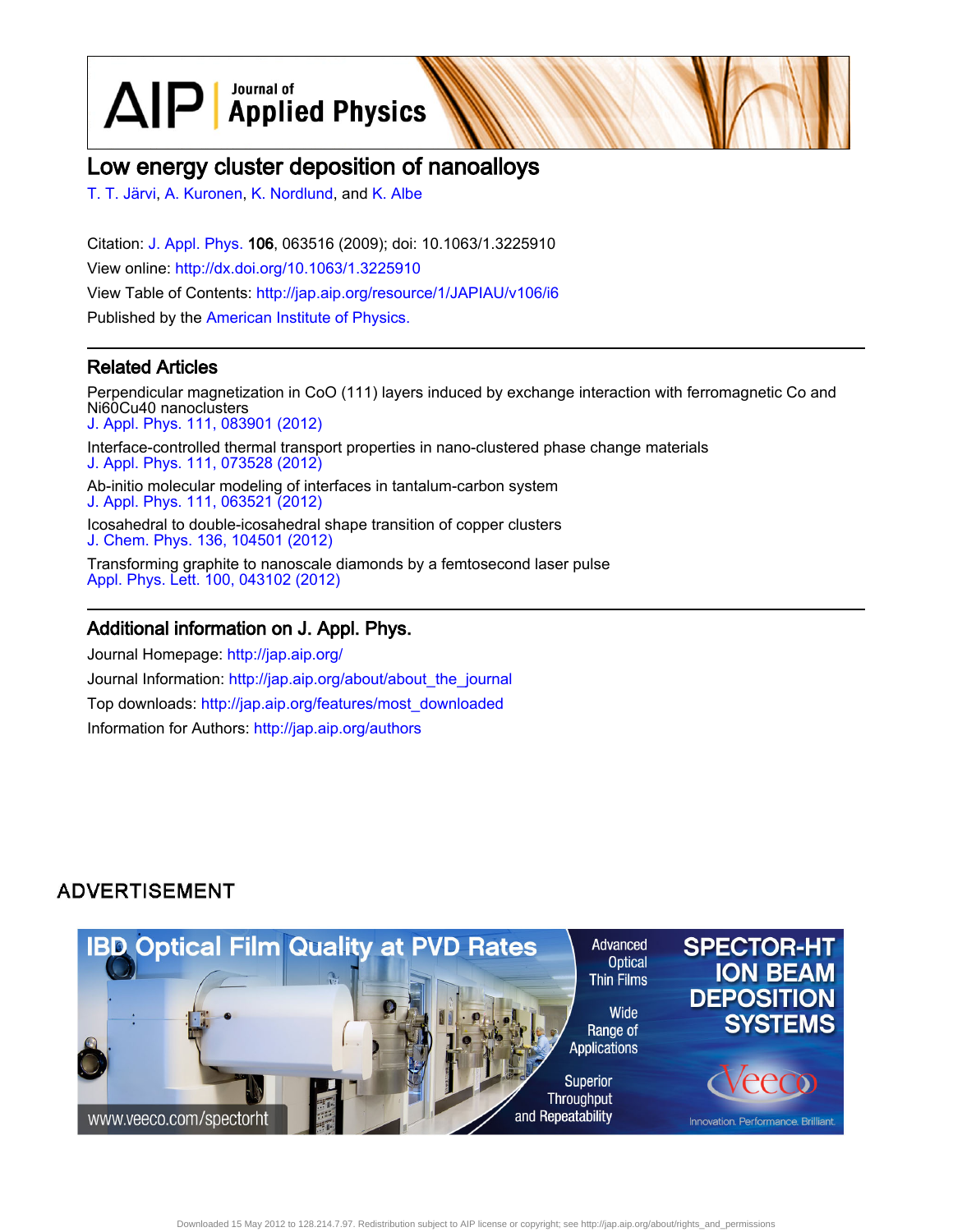## **[Low energy cluster deposition of nanoalloys](http://dx.doi.org/10.1063/1.3225910)**

T. T. Järvi,<sup>1[,a](#page-1-0))</sup> A. Kuronen,<sup>1</sup> K. Nordlund,<sup>1</sup> and K. Albe<sup>2</sup>

1 *Department of Physics, University of Helsinki, P.O. Box 43, Helsinki FI-00014, Finland* 2 *Institut für Materialwissenschaft, Technische Universität Darmstadt, Petersenstr. 23, D-64287 Darmstadt, Germany*

Received 22 June 2009; accepted 16 August 2009; published online 21 September 2009-

Low energy deposition of metal alloy nanoclusters is studied by molecular dynamics simulations. In a previous study, two mechanisms were introduced for epitaxial alignment of elemental clusters: The heating induced by the surface energy released upon impact and the thermally activated dislocation motion. In this study, these mechanisms are shown to dominate for  $Cu<sub>3</sub>Ag$ ,  $Cu<sub>3</sub>Au$ , and  $Cu<sub>3</sub>Ni$  clusters as well. The question whether the alloyed nature of the system or the initial chemical ordering of the particles influences epitaxial alignment with a substrate is discussed. Chemical ordering is shown to have a negligible effect due to disordering occurring at the initial stages of deposition. © 2009 American Institute of Physics. [doi[:10.1063/1.3225910](http://dx.doi.org/10.1063/1.3225910)]

### **I. INTRODUCTION**

Manufacturing thin films is usually done by single-atom deposition methods.<sup>1</sup> An obvious additional degree of freedom to thin film deposition, the cluster size, is provided by cluster deposition.<sup>2</sup> Especially in cases where little damage to the substrate is desired, low energy cluster deposition may be a viable alternative to conventional methods since it allows high growth rates at low deposition rates.<sup>3</sup> Furthermore, nanocluster deposition provides a natural way to grow nanocrystalline films with well controlled grain sizes, as well as a method of assembling devices using deposition controlled by the adhesion properties of the substrate.<sup>4</sup> In the case of alloyed clusters, there is the additional degree of freedom of chemical composition that, for instance, provides an interesting possibility to manufacture thin films out of immiscible elements.<sup>5</sup> An extensive review of the physics of nanoalloys is provided in Ref. [6.](#page-6-5)

In a previous study,<sup>7</sup> we examined the epitaxial alignment of elemental metal clusters upon low energy deposition on a (100) surface of the same element. The maximum size of deposited clusters that align completely epitaxially on nanosecond time scales was determined, and two main mechanisms influencing epitaxiality were distinguished. First, the heating induced by the surface energy released on impact explained the cluster-size limit at low temperature. The temperature limit of superheating, or the mechanical melting point, $8-10$  $8-10$  was found to be a critical quantity. That is, clusters that were sufficiently small to heat up to this temperature were able to recrystallize epitaxially. At high temperature, instead, the transient heating was overpowered by another mechanism, thermally activated dislocation motion. The nonepitaxial parts of deposited clusters are separated from the epitaxial ones by  $\{111\}$  $\{111\}$  $\{111\}$  twin boundaries,<sup>7,11[,12](#page-6-10)</sup> the migration of which is caused by the motion of dislocations, finally leading to epitaxial clusters.

In this study, the above mechanisms are assessed for alloyed clusters. We will use three alloys,  $Cu<sub>3</sub>Ag$ ,  $Cu<sub>3</sub>Au$ , and  $Cu<sub>3</sub>Ni$ , as model systems. It is not obvious whether, or how, the alloyed nature of the clusters affects epitaxial alignment. We discuss the role of the miscibility of the alloyed elements and the initial chemical ordering. An important question is whether the initial chemical ordering of a cluster influences epitaxial alignment, either changing the mechanical melting or the dislocation mechanism. Also, ordered clusters can be expected to lose at least some of their internal order upon deposition, $^{13}$  but to our knowledge, a systematic cluster-size dependence has not been established. Furthermore, the change in short-range order provides a fingerprint of the processes occurring during deposition.

The effects operational on longer time scales, such as diffusion<sup>14</sup> and surface roughening,  $15,16$  $15,16$  can be expected to influence the final film structure; this is the first step in understanding the growth of alloyed films by cluster deposition.<sup>17</sup>

#### **II. METHOD AND SIMULATIONS**

Our simulation methods are explained in detail in our study of elemental clusters<sup>7</sup> and we give here only a brief summary.

We determined the limiting size of alloy clusters that align completely epitaxially upon thermal deposition on a (100) surface. The cluster and substrate were taken to consist of the same elements and to be at equal temperature, ranging from 0 to 750 K. For each case, namely,  $Cu<sub>3</sub>Ag$ ,  $Cu<sub>3</sub>Au$ , and Cu<sub>3</sub>Ni, the substrate was taken to be an  $L1_2$ -ordered lattice while the cluster atoms were distributed randomly. Note that even though two of the alloys used here are immiscible, the ordered phase was chosen as the substrate to eliminate the extra parameter of lattice mismatch.

The embedded-atom-method potentials<sup>18</sup> of Foiles *et al.*[19](#page-6-17) were used to describe interatomic interactions. It must be emphasized that our goal is to clarify the atomic-scale mechanisms affecting epitaxial alignment. It should be noted that the potentials applied here do not exactly correspond to the respective elements in nature, as especially the stacking fault energies are significantly underestimated.

0021-8979/2009/106(6)/063516/6/\$25.00

<span id="page-1-0"></span>Electronic mail: tommi.t.jarvi@helsinki.fi.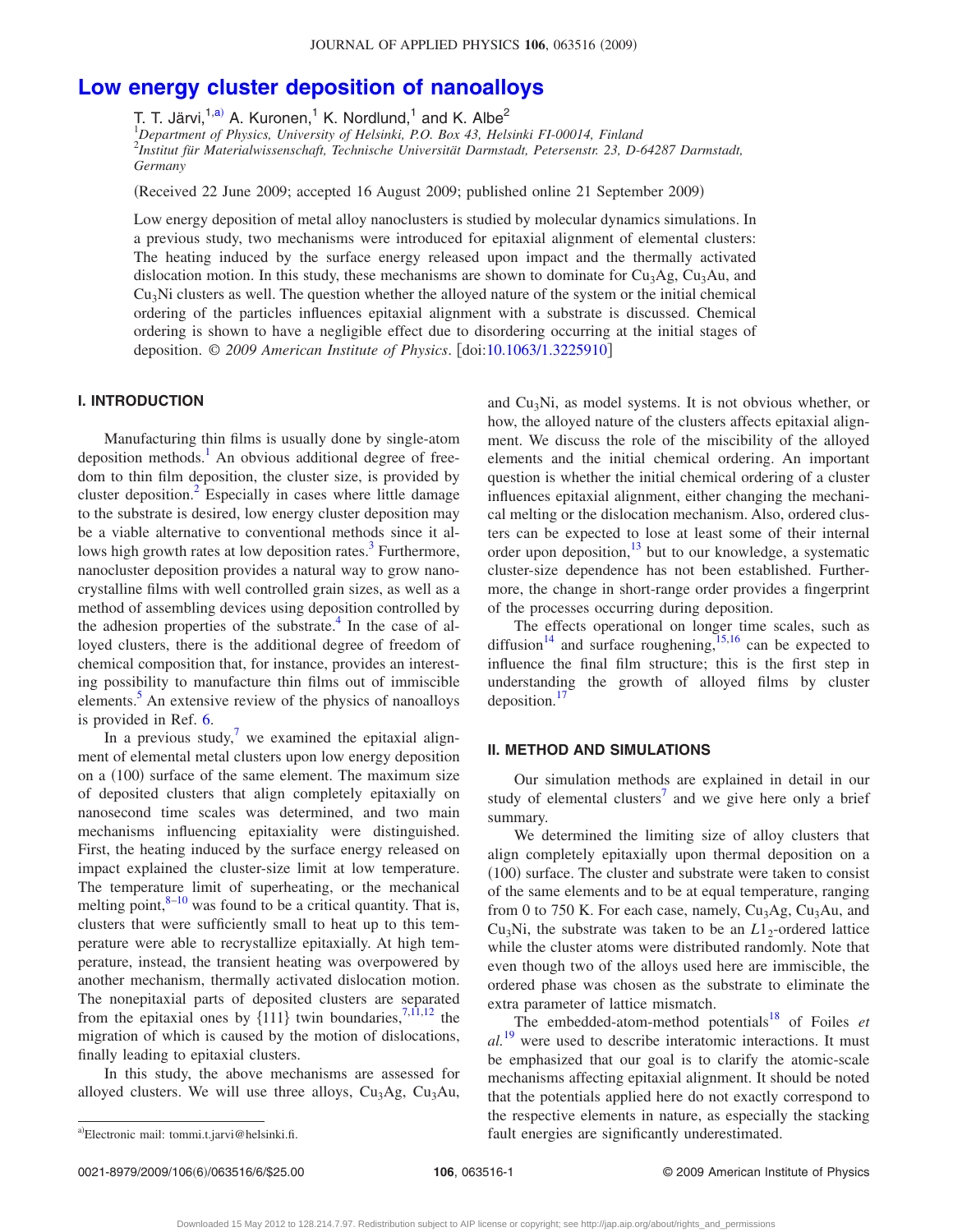The clusters were created as truncated octahedra and relaxed using the temperature control algorithm by Berendsen *et al.*[20](#page-6-18) At all temperatures, most of the clusters remained as truncated octahedra upon relaxation, while the ones with icosahedral magic numbers relaxed to icosahedra. At high temperatures in the immiscible  $Cu<sub>3</sub>Ag$  clusters, Ag, the component with larger atomic radius, showed a tendency to occupy surface sites.

After relaxation, the clusters were deposited with a translational energy of 25 meV/atom, chosen small enough not to play a role in epitaxial alignment. Clusters in the size range of 6–2000 atoms were deposited and their evolution was simulated for 2 ns. For each cluster size, roughly 20 simulations were performed to collect statistics. An individual cluster was judged epitaxial if there were no stable grains throughout the simulation. Thus if grains appeared and disappeared, the cluster was taken to be epitaxial.

To illustrate structural and short-range chemical order (SRO), two order parameters were used. To measure epitaxiality, the square of the structure factor<sup>1</sup>

$$
S = \frac{1}{N} \sum_{i=1}^{N} e^{i\mathbf{k} \cdot \mathbf{r}_i}
$$
 (1)

of the cluster atoms was divided by that of the substrate atoms. Above, *N* is the number of atoms, with coordinate **r***<sup>i</sup>* , and *k* is the wave vector  $\mathbf{k} = 2\pi(n_1, n_2, n_3)/a$  with the Miller index  $n_i$  and lattice constant  $a$ .

For SRO, we used the parameter

$$
SRO = 1 - \frac{n^A(B)}{n(B)c(A)},
$$
\n<sup>(2)</sup>

where  $n^A(B)$  is the average number of *A* neighbors of atoms of type  $B$ , and  $n(B)$  is their average total number of neighbors.  $c(A)$  is the concentration of atoms of type  $A$ . For the present alloys, choosing, for example, for Cu<sub>3</sub>Ag, both *A* and *B* as Ag, the order parameter is 1 for the *L*1<sub>2</sub>-ordered phase and 0 for a random alloy.

#### **III. RESULTS**

The maximum size of clusters to reach complete epitaxy upon deposition is shown in Fig. [1.](#page-2-0) The upper error limit shows the next largest, nonepitaxial, cluster size. The left vertical axis shows the cube root of the number of atoms which serves as an effective radius for the clusters.

The main feature in Fig. [1](#page-2-0) is the increase in the limit of epitaxy with temperature for all alloys. Moreover, at low temperatures, the limit is roughly the same for all the considered alloys, while at 750 K, there is a difference of a factor of roughly 3 in the limit of epitaxy between the lowest limit for  $Cu<sub>3</sub>Ni$  and the highest for  $Cu<sub>3</sub>Au$ . This behavior is in agreement with the one observed previously for elemental clusters[.7,](#page-6-6)[21](#page-6-19)[,22](#page-6-20)

In the following, we will first address the effect of chemical order on epitaxial alignment and then discuss the results in two parts: first, considering the low-temperature behavior and, second, the high-temperature behavior of the limit. Finally, we combine the models to explain our simulation results.

<span id="page-2-0"></span>

FIG. 1. Maximum size,  $N_{\text{crit}}$  (i.e., number of atoms), of alloy clusters that align completely epitaxially upon deposition. The curves show the predictions of the combined model discussed in Sec. III D.

#### **A. Effect of chemical order on epitaxial alignment**

An important question is whether the initial chemical ordering of a cluster influences epitaxial alignment. This mainly concerns the larger clusters as clusters with sizes relevant to low-temperature epitaxy are too small to have significant differences in chemical ordering.

Ordered clusters can be expected to lose at least some of their internal orders upon deposition.<sup>13</sup> Figure [2](#page-2-1) shows the time evolution of the short-range order parameter for 976 atom  $Cu<sub>3</sub>Ag$  clusters, both relaxed starting from a random alloy, as explained above, and  $L1<sub>2</sub>$ -ordered ones. The curves have been averaged over several simulation runs. As expected, there is little change in the order parameter of the random alloy particles during deposition. The *L*1<sub>2</sub>-ordered clusters, however, experience significant disordering, reaching a value of the order parameter comparable to that of the randomly alloyed clusters.

Figure [2](#page-2-1) also shows the normalized structure factors of the clusters. Contrary to the short-range order, the epitaxiality keeps increasing after the initial impact, indicating that while the decrease in chemical order happens in the begin-

<span id="page-2-1"></span>

FIG. 2. (Color online) Short-range order parameter and normalized structure factor for 976 atom Cu<sub>3</sub>Ag and Cu<sub>3</sub>Ni clusters during deposition at 750 K. The curves are averages over several simulation runs. A value of SRO=1 corresponds to an *L*1<sub>2</sub>-ordered system, while a random alloy gives  $SRO = 0$ .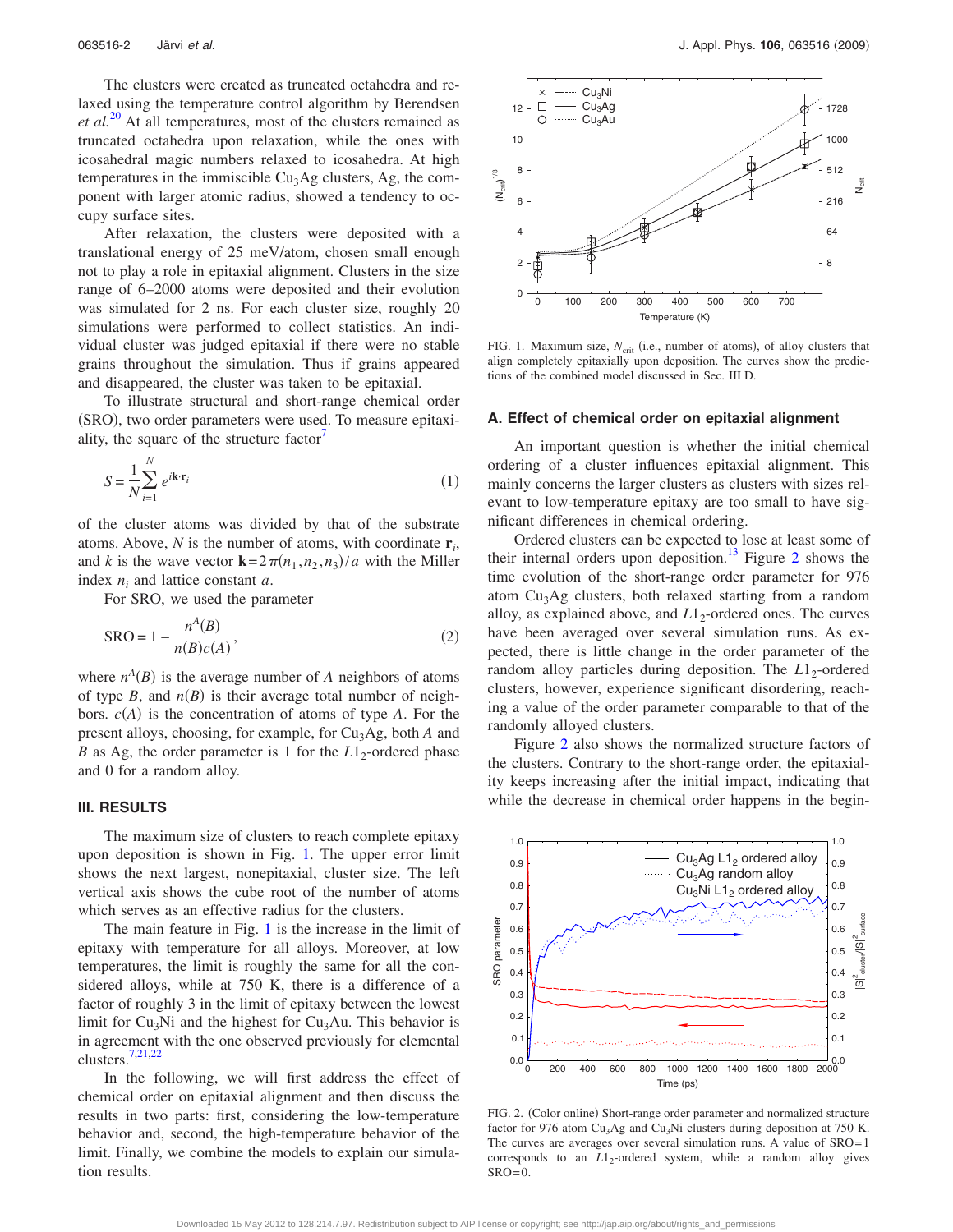<span id="page-3-0"></span>

FIG. 3. (Color online) Temperature of a 13 atom Cu<sub>3</sub>Ni cluster during deposition. The snapshots show the cluster at various times, with yellow atoms being Cu.

ning of the deposition process, epitaxial alignment also occurs later on. The chemical order thus seems to decrease by the exchange of atoms between lattice sites as the cluster lands on the surface, as observed previously. $^{13}$ 

This behavior was found to be common to  $Cu<sub>3</sub>Ag$  and  $Cu<sub>3</sub>Au$ . For  $Cu<sub>3</sub>Ni$  instead, also the short-range order kept decreasing slowly but steadily throughout the simulations, as shown in Fig. [2.](#page-2-1) Furthermore, the decline was steady in individual simulations as well, as opposed to epitaxiality that tends to increase in sudden jumps. This suggests that the evolution of the order parameters is governed by different processes. As discussed in detail later on, epitaxiality increases (at large time scales) by dislocation processes while short-range order can, in the present system, be assumed to evolve mainly through surface diffusion. The reason why  $Cu<sub>3</sub>Ni$  is the only alloy where chemical disordering continues at long time scales is that for it, a random alloy is energetically more favorable by roughly 4 meV/atom, while for the other alloys, the energetics favors the ordered phase by  $\sim$ 10–20 meV/atom. Finally, for all the alloys considered, the epitaxiality shows no significant dependence on the clusters' initial chemical ordering.

We will return to the mechanism by which chemical disordering occurs but we will first discuss the way in which epitaxial alignment is achieved at the lower temperatures.

#### **B. Epitaxial alignment at low temperature**

As a cluster is deposited on the surface, the released surface energy heats it. This happens on a picosecond time scale, as shown for a 13 atom  $Cu<sub>3</sub>Ni$  cluster in Fig. [3.](#page-3-0) The cluster cools down to the ambient temperature very rapidly. After this, in the case of high temperature, thermal evolution takes place.

In Ref. [7,](#page-6-6) we calculated the maximum size of a cluster that melts by this initial heating. Assuming that the cluster is spherical in shape, and that the surface energy heating the cluster is released from an area of twice the area of a segment of a sphere, we calculated the maximum size of a clus-

<span id="page-3-1"></span>TABLE I. Barriers  $\gamma_{\text{UTB}} - \gamma_{\text{TB}}$  for twin boundary migration and the main properties of the alloys of Foiles et al. (Ref. [19](#page-6-17)) used in the present study. The properties are the superheating melting point,  $T_{\text{melt}}^{\text{SH}}$ , for a random alloy and the (100) surface energy  $\gamma_{\{100\}}$  for the  $L1_2$ -ordered surface with only copper atoms in the top monolayer.

|                                                                 | Cu <sub>3</sub> Ni | Cu <sub>3</sub> Ag | Cu <sub>3</sub> Au |
|-----------------------------------------------------------------|--------------------|--------------------|--------------------|
| $T_{\text{melt}}^{\text{SH}}\left(\text{K}\right)$              | 1655               | 1310               | 1278               |
| $\gamma_{\{100\}}\ (J/m^2)$                                     | 1.34               | 1.07               | 1.12               |
| $\gamma_{\text{UTB}} - \gamma_{\text{TB}}$ (mJ/m <sup>2</sup> ) | 152                | 117                | 99                 |

ter to reach a certain temperature,  $T_{\text{melt}}$ . The height of the segment, *h*, was taken equal to one lattice constant, *a*.

The critical cluster radius is then given by

<span id="page-3-2"></span>
$$
r_{\rm crit} = \sqrt{\frac{\gamma h a^3}{4k_B \beta}} \frac{1}{\sqrt{T_{\rm melt} - T_i}},
$$
\n(3)

where  $\gamma$  is the surface energy and  $\beta$  is a factor that corresponds to the fraction of released surface energy transferred to the cluster. We take  $\beta$  equal to 2, corresponding to half the energy to the cluster and half to the substrate. Finally,  $T_i$  is the initial cluster (and substrate) temperature. Note that the above formula is derived without any fitted parameters.

It is well known that the melting of nanoparticles differs significantly from bulk melting. $^{23}$  In the case of cluster deposition, the heating induced by the released surface energy dissipates very fast, in only a few picoseconds. Hence, thermodynamic melting, which is a nucleation-and-growth process, can be questioned as the relevant mechanism. Instead, the temperature limit of superheating, or the mechanical melting point,  $8-10,24,25$  $8-10,24,25$  $8-10,24,25$  can be used as a measure of the stability of the fcc lattice of the cluster. This temperature is about 15%–20% above the bulk thermodynamic melting point, $8,10$  $8,10$  the values for the potentials of the present study being given in Table [I.](#page-3-1) They have been determined simply by simulating a bulk system with periodic boundary conditions and by examining at which temperature homogeneous melting occurs.

The critical cluster sizes at  $0 K$  predicted by Eq.  $(3)$  $(3)$  $(3)$  are about 15, 18, and 20 for  $Cu<sub>3</sub>Ni$ ,  $Cu<sub>3</sub>Ag$ , and  $Cu<sub>3</sub>Au$ , respectively. These are only slightly larger than the values obtained from the simulations. Taking into account the simplified nature of the model, and the fact that it has no fitted parameters, the correspondence is very good. The model also explains why the differences in the low-temperature limit of epitaxy between the elements are small. Note also that in the case of energetic deposition of nanoparticles of thousands of atoms, the above model has been shown to predict the energy needed for epitaxial deposition quite accurately.<sup>20</sup>

#### **C. Chemical disordering during deposition**

We shall now return to the chemical disordering occurring in the initial stages of deposition. The size dependence of the extent to which the particles are disordered turns out to be interesting. Figure [4](#page-4-0) shows the fraction of atoms that are disordered when  $L1_2$ -ordered Cu<sub>3</sub>Ag particles of different sizes are deposited at 300 K. The number of disordered atoms was defined as the number of Ag atoms that had Ag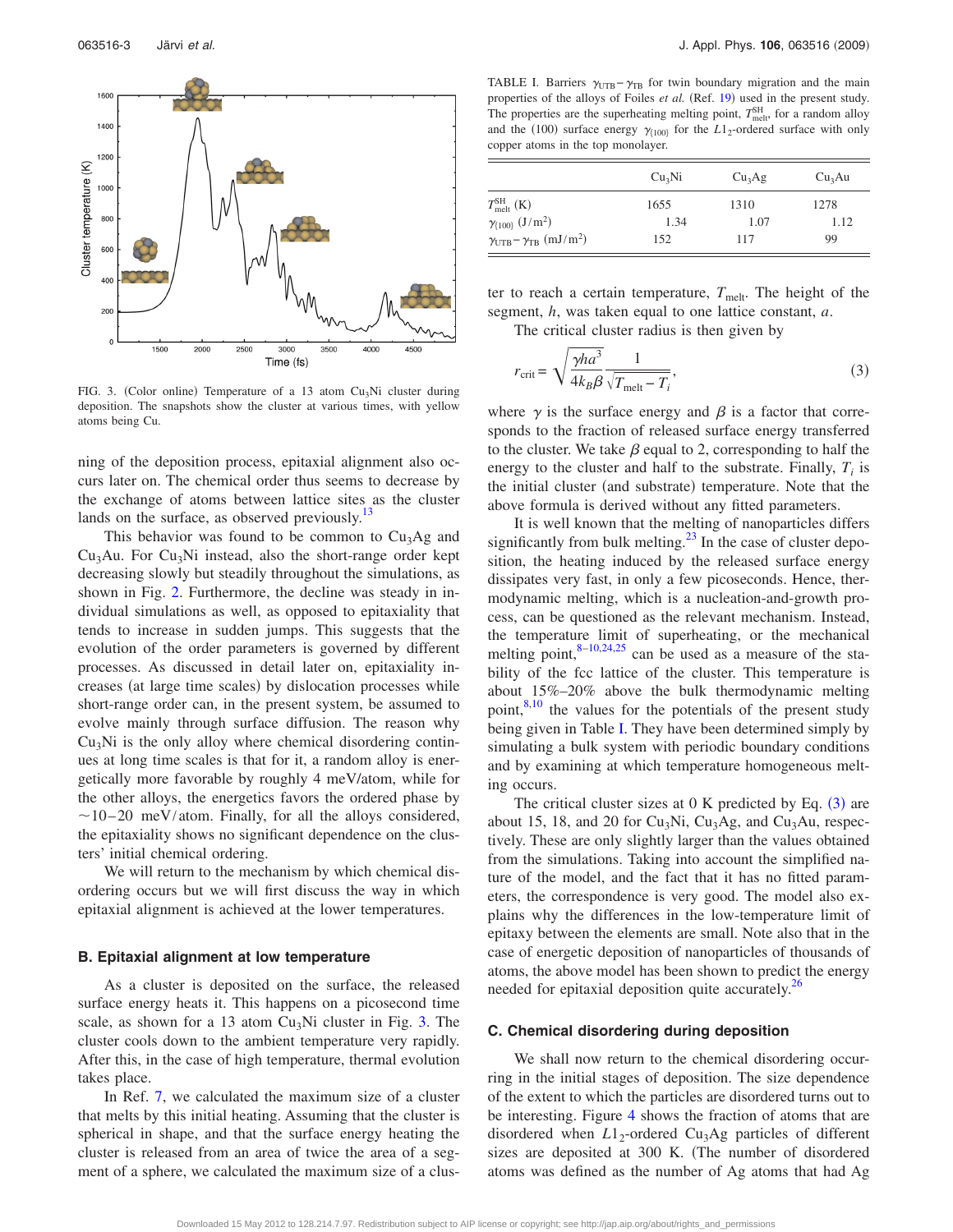<span id="page-4-0"></span>

FIG. 4. The fraction of atoms that are disordered when  $L1_2$ -ordered Cu<sub>3</sub>Ag particles are deposited at 300 K, as a function of cluster radius. The line is a fit to the model described in Sec. III C.

neighbors, scaled with the Ag concentration.) From a plot of the number of disordered atoms versus cluster size (not shown), it is clear that there is a linear relationship between the number of disordered atoms and the cluster radius.

We tried to explain the disordered fraction based on the mechanical melting model but unfortunately the model turned out to be too simplistic for that. Ignoring thermal conduction effects, for example, is clearly not a good approximation for the larger particles.

The results can be rationalized with a simple assumption, though. If one assumes that the clusters are spherical in shape and that the atoms that are disordered are in a segment of height *h* from the bottom of the sphere in contact with the substrate, one gets the relationship

$$
\frac{N_{\text{disordered}}}{N_{\text{total}}} = \frac{3h^2}{4r^3} \left( r - \frac{h}{3} \right),\tag{4}
$$

where  $r$  is the radius of the cluster. This expression only has one parameter to be fitted, namely, the segment height *h*. Fitting the value to the simulation data gives  $h \approx 15$  Å, the resulting line being shown in Fig. [4.](#page-4-0) Note that for  $r < h/2$ , that is, for the two smallest cluster sizes, the expression is an extrapolation as the geometric model loses its meaning. What is also interesting is that, for the cluster sizes relevant to determining the size limit of complete epitaxy, the disordering is extensive, and thus choosing random initial chemical ordering for the clusters used to determine the limits in Fig. [1](#page-2-0) is justified.

The geometry is best displayed in the larger particles. Figures  $5(a)$  $5(a)$ – $5(c)$  show the deposition of a cluster of 22 Å radius (3355 atoms) with the atoms colored according to an algorithm based on bond correlation using spherical harmonics, $^{27}$  enabling the separation of disordered (liquidlike, yellow/light) and crystalline (blue/dark) atoms. Figure  $5(d)$  $5(d)$  shows the final configuration with the atoms colored according to their degree of epitaxy, which was determined using the method described in Ref. [21.](#page-6-19) It is apparent that chemical disordering is linked to the configurational disorder occurring during deposition and is driven by the formation of a contact epitaxial layer, which is clearly visible in Fig.  $5(d)$  $5(d)$ .

<span id="page-4-1"></span>

FIG. 5. (Color online) Deposition of a Cu<sub>3</sub>Ag particle of 22 Å radius at 300 K. In (a)-(c), disordered (liquidlike) atoms are colored yellow/light and crystalline ones blue/dark. (d) is in a different orientation from  $(a)$ – $(c)$  and the coloring is based on the degree of epitaxy, the darker atoms being more epitaxial.

For the smaller particles, approaching the completely epitaxial cluster sizes, the thickness of the epitaxial layer approaches the cluster diameter, thus leading to completely disordered clusters.

#### **D. Epitaxial alignment at high temperature**

We now turn to discuss the high-temperature behavior of the limit of epitaxy, which cannot be explained by the melting model. At 750 K there is a difference of a factor of roughly 3 in the limit between  $Cu<sub>3</sub>Ni$  and  $Cu<sub>3</sub>Au$ . This behavior can be explained by the mechanism of twin boundary migration, introduced in Ref. [7.](#page-6-6)

Figure [6](#page-5-0) shows snapshots of the evolution of a 405 atom  $Cu<sub>3</sub>Ni$  particle after deposition at 600 K. Initially, 50 ps after deposition, the particle has two twinned regions, both two 111 layers in thickness. This property, that the nonepitaxial parts of the clusters are almost exclusively accommodated to the epitaxial part by  $\{111\}$  twin boundaries, is typical for fcc metals.<sup>7,[11,](#page-6-9)[21](#page-6-19)[,22](#page-6-20)</sup> During the simulation, dislocations glide through the twin boundaries, causing the boundaries to migrate. In this particular case, the particle was judged epitaxial as there were no stable twinned regions present.

The above process of twin boundary migration is thermally activated and can be shown to determine the maximum size of epitaxial clusters.<sup>7</sup> Since a moving partial dislocation introduces a local stacking fault, the barrier associated with its motion is determined by the difference between the stable  $(\gamma_{TB})$  and the unstable  $(\gamma_{UTB})$  twinning fault position. The barrier was determined as described in our earlier work, averaging the results over several runs with independently generated random alloy configurations. It must be emphasized that because of the initial chemical disordering of ordered alloy clusters upon deposition, described in Sec. III A, this is a very reasonable approximation.

The barrier  $\gamma_{UTB} - \gamma_{TB}$  determines the activation energy, *E*activ, which a Shockley partial of length *l* has to surmount to move a distance of  $b=a/\sqrt{6}$  to the next local minimum:

<span id="page-4-2"></span>
$$
E_{\text{activ}} = (\gamma_{\text{UTB}} - \gamma_{\text{TB}})bl. \tag{5}
$$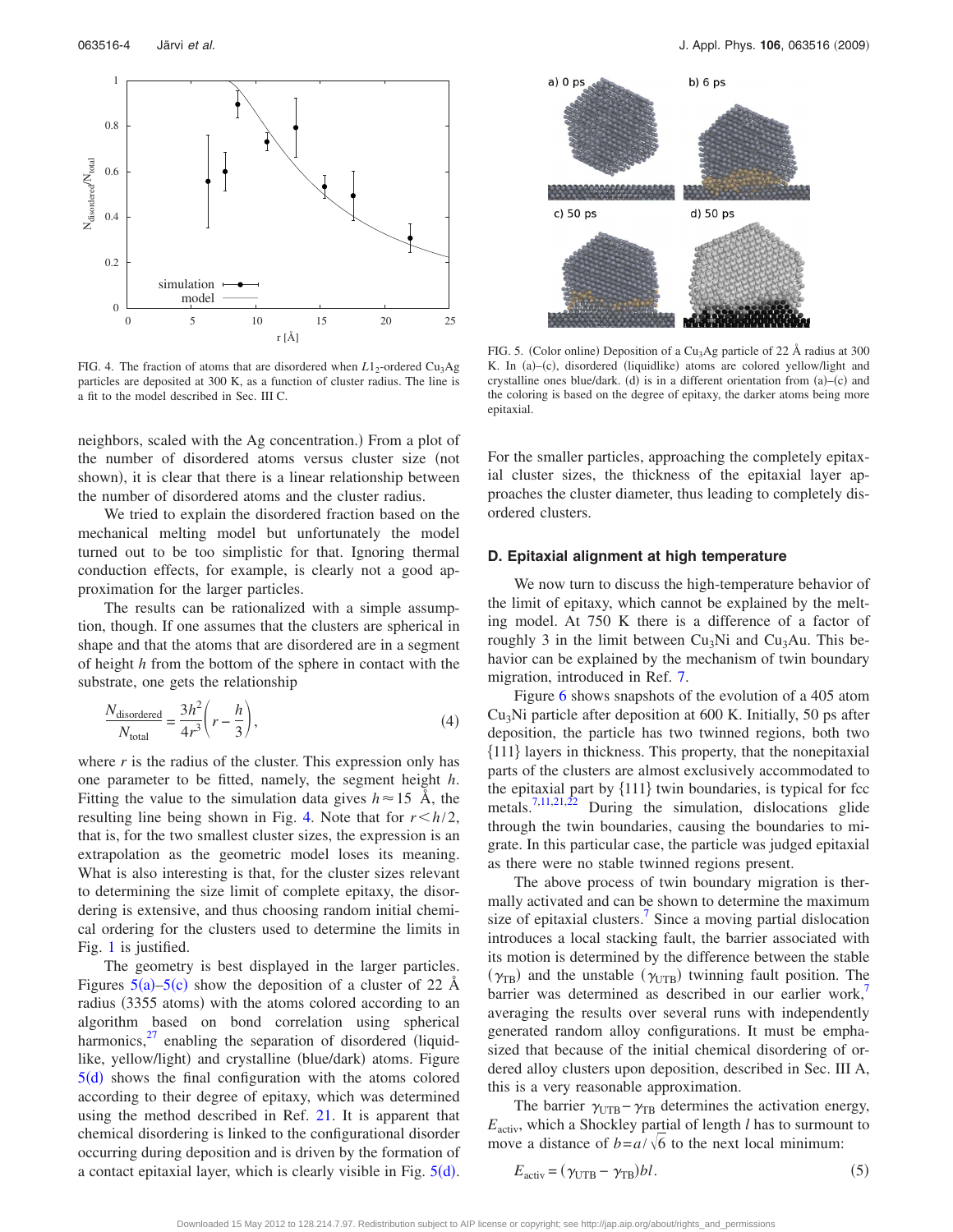<span id="page-5-0"></span>

FIG. 6. (Color online) Snapshots of the evolution of a 405 atom Cu<sub>3</sub>Ni particle after deposition at 600 K. Twinned regions appear and disappear with time. Lines have been drawn at the twin boundaries. The yellow atoms are Cu.

The length of the dislocation line depends on the cluster size and can, as a first approximation, be taken as the diameter of the cluster. It must be emphasized that this definition makes the activation energy dependent on the cluster size.

In our earlier study, $\prime$  we showed that for the critical cluster sizes, one has the relation

<span id="page-5-3"></span>
$$
n = \frac{r}{d_{\{111\}}} \propto t \nu_D l e^{-E_{\text{activity}}(N_{\text{crit}})/k_B T},\tag{6}
$$

where  $n=r/d_{\{111\}}$  is the number of  $\{111\}$  layers that have to be turned epitaxial by the dislocation motion. *t* is the simulation time  $(2 \text{ ns})$  and  $\nu_D$  is the Debye frequency. (The Debye frequencies were calculated from Debye temperatures that were approximated with a weighted average of the elements' values.)

As the simulation time is constant and  $l=2r$ , one gets

<span id="page-5-1"></span>
$$
e^{-E_{\text{activ}}(N_{\text{crit}})/k_B T} \propto \frac{1}{d_{\{111\}}\nu_D} \approx \text{const}
$$
 (7)

for the critical cluster sizes  $N_{\text{crit}}$ . The factor  $1/d_{\{111\}}\nu_D$  is constant within  $\sim$ 20% between the alloys.

Based on Eq.  $(7)$  $(7)$  $(7)$ , the activation energy has to be the same for the alloys at the critical cluster size. Indeed, using Eq.  $(5)$  $(5)$  $(5)$ , and the critical cluster sizes, to estimate the activation energy for the different alloys at 750 K, gives the values shown in Fig. [7.](#page-5-2) These are all close to 0.3 eV. Figure [7](#page-5-2) also shows the values for elemental metal clusters, determined in Ref. [7.](#page-6-6) The inset shows the correlation between the barrier  $\gamma_{\text{UTB}} - \gamma_{\text{TB}}$  and the critical cluster size.

<span id="page-5-2"></span>

FIG. 7. Activation energy for thermal motion of twinning dislocations in clusters of critical size  $N_{\text{crit}}$  at 750 K. The inset shows the linear correlation between the barrier  $\gamma_{UTB} - \gamma_{TB}$  and the critical cluster size. The filled circles correspond to the present alloy results while the hollow ones give the el-emental metal data (for Cu, Ag, Au, Ni, and Pt) according to Ref. [7.](#page-6-6)

This is a strong indication that the thermally activated dislocation motion mechanism is the correct explanation for the differences in epitaxial alignment between different alloys and elements at high temperature.

Combining the two models into a single expression for the limit of epitaxy is not straightforward. In the intermediate temperature range, the combined expression should always give limits larger or equal to the individual models, while reducing to them at the extremes. To accomplish this, we modify the left-hand side of Eq. ([6](#page-5-3)) to read  $(r-r_{\text{mm}})/d_{\{111\}}$ , where  $r_{\text{mm}}$  is the critical cluster radius given by the melting model in Eq. ([3](#page-3-2)). Thus, at the limit where the critical cluster size  $r$  is much larger than  $r_{\text{mm}}$ , the melting model is insignificant, whereas for small clusters it sets a lower limit for *r*. Absorbing the (material dependent) constants in a single factor *C* gives

<span id="page-5-4"></span>
$$
e^{-E_{\text{activity}}(r_{\text{crit}})/k_B T} = C \left(1 - \frac{r_{\text{mm}}}{r_{\text{crit}}}\right),\tag{8}
$$

where  $E_{\text{activity}}(r_{\text{crit}})$  is defined by Eq. ([5](#page-4-2)) with  $l=2r$ .

The factor *C*, for each alloy, can be determined from the simulation results at a given temperature, say, 750 K. Solving Eq.  $(8)$  $(8)$  $(8)$  for  $r_{\text{crit}}$  numerically gives the curves shown in Fig. [1](#page-2-0) with the simulation results. All the high-temperature data fall on the curves nicely. Only for  $Cu<sub>3</sub>Au$  is the match for some reason less perfect.

The high-temperature dependence of the limit of epitaxy obtained from simulation is linear. Indeed, it can be obtained by noting that from Eq.  $(7)$  $(7)$  $(7)$  it follows that the fraction  $E_{\text{activity}}/T$  is constant. From Eq. ([5](#page-4-2)), it then follows that  $N_{\text{crit}}^{1/3} \propto T$ .

#### **IV. DISCUSSION**

Our present results give further support to the mechanisms of thermally activated dislocation motion and initial mechanical melting in epitaxial alignment. While other mechanisms cannot be completely ruled out, it seems that